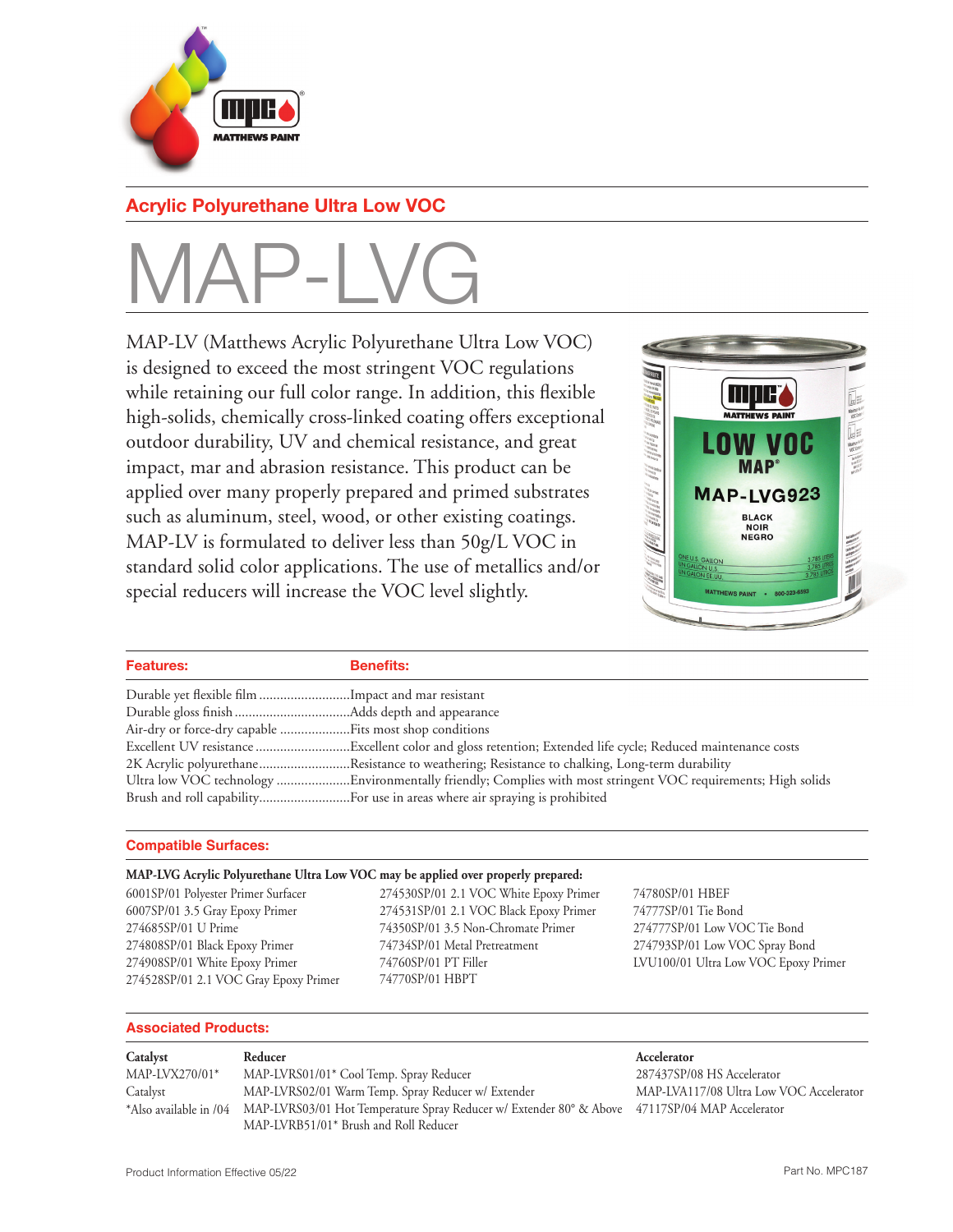## P-I VG

## **Directions for Use**

**Surface Preparation:** Substrate should be prepared according to Matthews Substrate Preparation Guide prior to topcoat application.

| <b>Mix Ratio:</b> |                                                                                                                                                                                                                                                                            | Mix Ratio for Spraying (by volume)<br>MAP-LVG LVX270/01 or /04                                                                                                                                                                                                                                                                                | $LVRS0x^*$ | with Accelerator**                                                                                                                                             |
|-------------------|----------------------------------------------------------------------------------------------------------------------------------------------------------------------------------------------------------------------------------------------------------------------------|-----------------------------------------------------------------------------------------------------------------------------------------------------------------------------------------------------------------------------------------------------------------------------------------------------------------------------------------------|------------|----------------------------------------------------------------------------------------------------------------------------------------------------------------|
|                   | 3 parts                                                                                                                                                                                                                                                                    | 1 part                                                                                                                                                                                                                                                                                                                                        | 1 part     | Up to 1oz/RTS quart                                                                                                                                            |
|                   | *Choose MAP reducer<br>shorten pot life.                                                                                                                                                                                                                                   | • MAP-LVRS01/01 or /04 Cool Temp. Spray Reducer<br>• MAP-LVRS02/01 Warm Temp. Spray Reducer with Extender<br>· NOTE: Larger jobs may require a hotter temperature reducer.<br>• For Brushing and Rolling, refer to Technical Data Sheet MPC193.<br>• All components should be mixed thoroughly before using<br>• Strain material after mixing |            | • MAP-LVRS03/01 Hot Temperature Spray Reducer with Extender 80° & Above<br>**Caution: use of accelerator with LVRS01 is Not Recommended as it will drastically |
|                   | Pot Life: Pot-life is the amount of time before spray viscosity doubles. These are estimates based<br>on lab results at 50% relative humidity, $70^{\circ}F/21^{\circ}C$ —results will vary based on application<br>conditions, reducer selection, and accelerator choice. |                                                                                                                                                                                                                                                                                                                                               |            |                                                                                                                                                                |

Note: mix no more product than can be used within time limits listed below:

| <b>Application Method</b> | Reducer                              | Accelerator*                                            | Max load of accelerator per RTS gt                                            | Pot-Life  |  |
|---------------------------|--------------------------------------|---------------------------------------------------------|-------------------------------------------------------------------------------|-----------|--|
|                           | MAP-LVRS01/01**                      |                                                         | Accelerator is Not Recommended when using MAP-LVRS01/01 <sup>**</sup> reducer |           |  |
|                           | MAP-LVRS02/01<br>or<br>MAP-LVRS03/01 | 287437SP/08                                             | $1/2$ oz                                                                      | 1.5 hours |  |
| Spraying                  |                                      | MAP-LVA117/08                                           | 1/20z                                                                         | 1 hour    |  |
|                           |                                      | 47117SP/04                                              | 1/20z                                                                         | 1 hour    |  |
| Brush and Roll            | LVRB51/01**                          | Accelerator is Not Recommended when brushing or rolling |                                                                               |           |  |

\*Times listed in the chart above are for a full load of accelerator. \*\*Also available in /04



**Additives:** None required, but the following may be used for specific application or project needs:

- 
- 287112SP/04 Medium Suede Additive 287113SP/04 Coarse Suede Additive

| Spray Set Up: |  |  |
|---------------|--|--|
|---------------|--|--|

| Air Pressure:                | Conventional:<br>HVLP:                 | 40 - 50 psi at the gun*<br>10 psi at the $cap^*$<br>* Refer to spray gun manufacturer recommendations for inlet pressure. |  |
|------------------------------|----------------------------------------|---------------------------------------------------------------------------------------------------------------------------|--|
| Pressure Pot Fluid Delivery: |                                        | 8 - 12 Fluid Ounces per Minute                                                                                            |  |
| Gun Set Up:                  | Siphon Feed:<br>HVI.P<br>Pressure Pot: | 1.2 - 1.4 mm $0.047 - 0.055$ fluid tip<br>1.2 - 1.4 mm 0.047 - 0.055 fluid tip<br>1.0 - 1.2 mm 0.039 - 0.047 fluid tip    |  |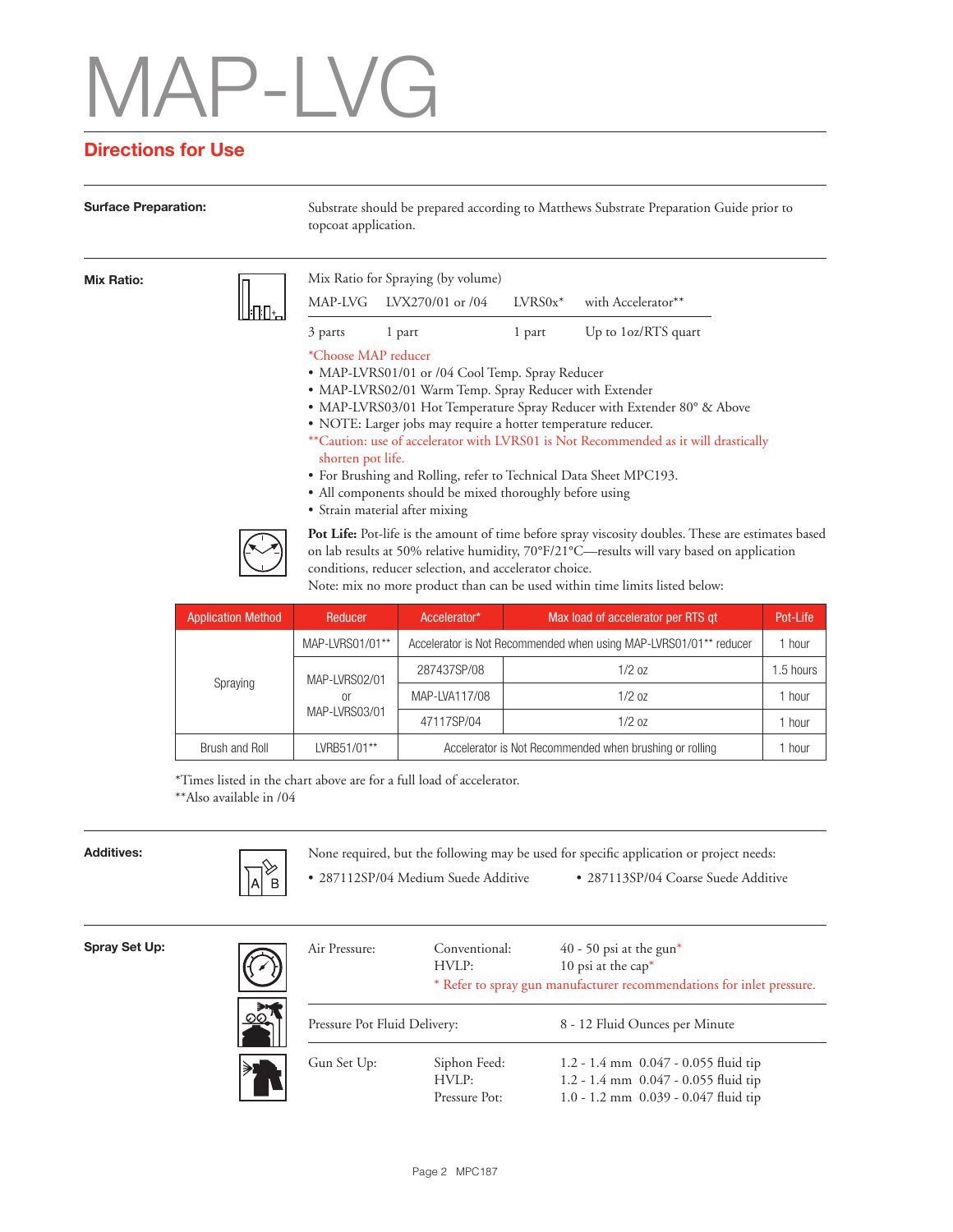# $P$ -LVG

## **Directions for Use**

**Application:** Apply: Apply two full wet coats, allowing proper flash time\* between coats. Apply additional coats as necessary to achieve total dry film thickness and/or metallic control. \*Flash times will vary dependent upon film thickness, temperature, solvent selection, spray gun set-up, application, etc. Apply: **Caution:** All 2-component crosslinking slows significantly at temperatures below 60°F or 16°C. Wet Film Thickness (WFT) Dry Film Thickness (DFT) Recommended Film Thickness: Per Coat 2 - 3 mils 1 mils Total 4 - 6 mils 2 mils

Never spray or subject freshly painted coatings to these conditions or loss of gloss, decreased durability and improper curing can occur.

**Estimated Drying Times:**



Air-Dry @ 50% Relative Humidity, 70°F/21°C LVG (Mixed 3:1:1 with LVX270 and Reducer)

| Reducer             | Accelerator*    | <b>Dust Free</b> | <b>Set to Touch</b> | Dry to Handle | Tape Time              | <b>Vinvl</b><br>Application<br>$(2-3$ mils) | <b>Reflective</b><br><b>Metallic Vinyl</b><br>Application |
|---------------------|-----------------|------------------|---------------------|---------------|------------------------|---------------------------------------------|-----------------------------------------------------------|
| MAP-LVRS01/01**     | Not recommended | 10-15 minutes    | 25-35 minutes       | 45-60 minutes | 1-2 hours              | 8-11 hours                                  | 16-22 hours                                               |
| MAP-LVRS02/01       | 287 437SP/08    | 10-15 minutes    | 15-20 minutes       | 25-40 minutes | $1-1\frac{1}{2}$ hours | 7-10 hours                                  | 12-16 hours                                               |
| or<br>MAP-LVRS03/01 | MAP-LVA117/08   | 10-15 minutes    | 15-20 minutes       | 25-40 minutes | $1-1\%$ hours          | 7-10 hours                                  | 12-16 hours                                               |
|                     | 47117SP/04      | 10-15 minutes    | 15-20 minutes       | 25-40 minutes | $1-1\frac{1}{2}$ hours | 7-10 hours                                  | 12-16 hours                                               |

\*Times listed in the chart above are for a full load of accelerator.

\*\*Also available in /04

**Recoating:** Paint films cured over 24 hours should be cleaned, lightly dry scuff sanded with 320 – 400g by hand/machine or wet sanded with 600g, then cleaned again before recoating.

**Force Dry:** Allow 30 minute purge before baking to prevent solvent popping. Bake for 40 minutes at 140°.

| <b>Equipment Cleaning:</b> | Note: Do not leave mixed material in equipment.                                                                                                                                  | Clean equipment promptly with any low VOC all-purpose cleaning solvent.<br>Acetone should be used for cleanup in environmentally regulated areas. |  |  |  |
|----------------------------|----------------------------------------------------------------------------------------------------------------------------------------------------------------------------------|---------------------------------------------------------------------------------------------------------------------------------------------------|--|--|--|
| <b>Technical Data:</b>     | <b>VOC</b> Information<br>VOC Actual RTS<br><b>VOC Actual RTS</b><br>VOC Regulatory (less water less exempt) RTS<br>VOC Regulatory (less water less exempt) RTS                  | $0.18 - 1.85$ lbs/gal<br>$22 - 221$ g/L<br>$0.36 - 2.30$ lbs/gal<br>$43 - 276$ g/L                                                                |  |  |  |
|                            | For complete VOC information, visit MatthewsPaint.com > Quick Links > VOC Data                                                                                                   |                                                                                                                                                   |  |  |  |
|                            | <b>Performance Characteristics</b><br>Volume solids (RTS)<br>Theoretical Coverage $(1 \text{ mil} \& 100\% \text{ transfer efficiency})$<br>Application Conditions - Temperature | 45.28% - 54.88%<br>727 - 761 sq.ft./RTS gal<br>$60^{\circ}$ F (16 $^{\circ}$ C) Minimum<br>100°F (38°C) Maximum                                   |  |  |  |
|                            | Application Conditions - Relative Humidity                                                                                                                                       | 85% maximum 5° above dew point                                                                                                                    |  |  |  |
|                            | For specifications and other technical data refer to MPC211 MAP-LV specifications document                                                                                       |                                                                                                                                                   |  |  |  |
|                            | Page 3 MPC187                                                                                                                                                                    |                                                                                                                                                   |  |  |  |